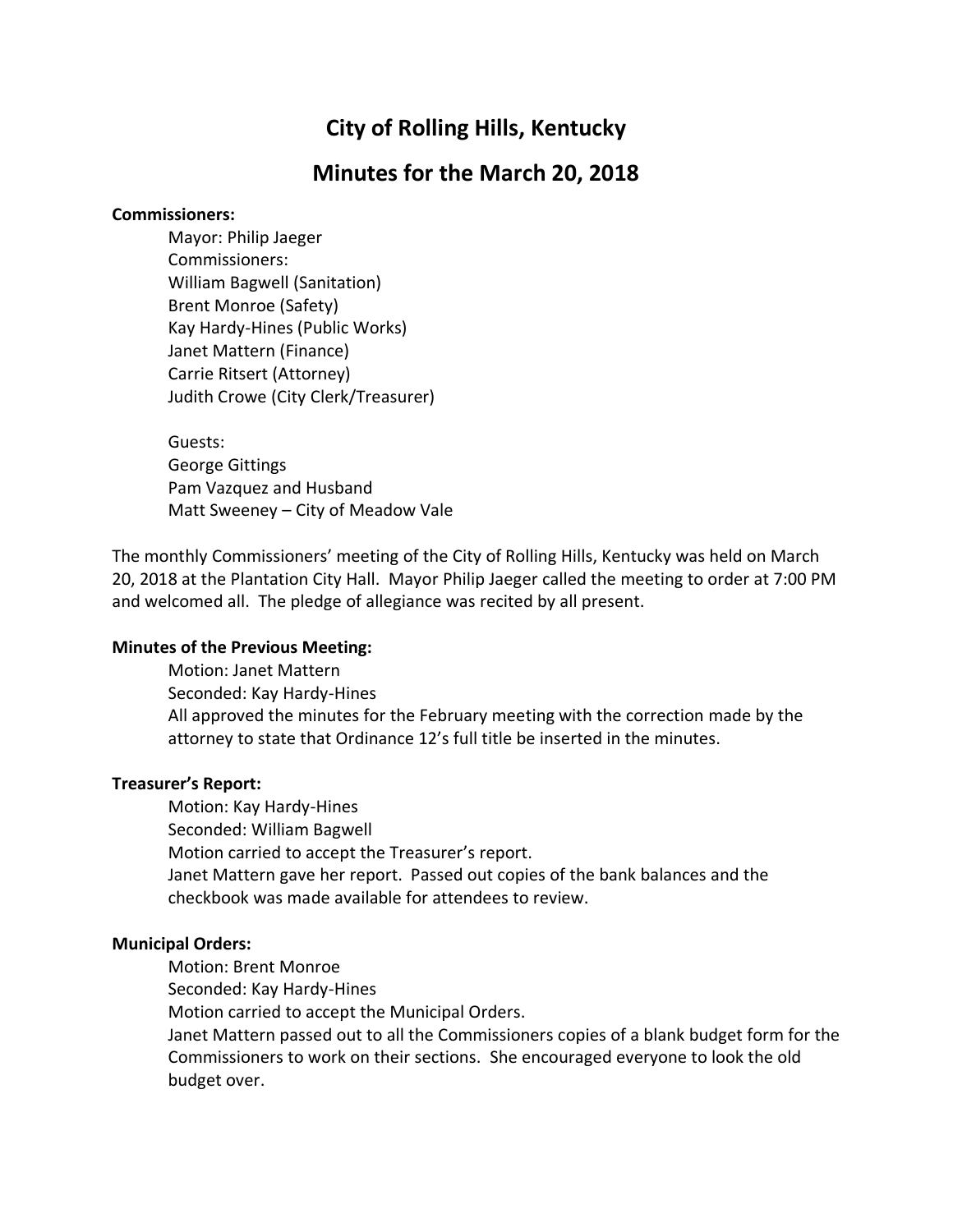#### **Open Forum:**

George Gitttings, a resident in the Westport Road Condo's stated that the area around the complex is in need of some assistance. He asked if the City could send a letter to the management company and complain about the debris that is surrounding the buildings. He feels that the gutters, that are full of leaves and limbs laying around could cause mosquitoes and other insects that could affect the area. It was discussed that this will be turned over to the Code Enforcement Officer to handle this request.

Pam Vazquez stated that people who cut their grass is blowing it on the sidewalks and leaving it there. She also requested that this issue be taken care of. She stated that people who put out trash and it is not taken care of, like mattresses, boxes, items that don't fit into the garbage cans. As stated, these will be turned over to the Code Enforcement Officer.

#### **Attorney:**

Carrie talked about the vacant property ordinance and a criminal nuisance ordinance. She stated that the city should have both. She will work on the criminal ordinance and next month have a reading of both. Brent Monroe Moved to have a summary first reading, seconded by Kay Hines-Hardy. Motion carried to have a summary reading. Carrie stated that the fines should start at \$100.00 for first offense and increase with each offense thereafter.

The shopping center garbage updates and request for action will begin April 1<sup>st</sup> and the fines will start at \$150.00.

Carrie requested a list of unpaid rental fee and homeowners who had not paid their property taxes. Judy passed out the list for rental owners who have not paid their fee and a list of the properties who have not paid their taxes. Carrie will issue letters to these individuals and will see who responds.

## **Safety:**

Brent Monroe gave his report and passed out the correspondence to explain what is happening in the city. Brent had talked with George and he had issued letters to residents on Kenlock, Langdon, and Goose Creek. He has requested fines to some of the residents. There is a boat on Aylesbury that is on the grass and has caused ruts in the yards. Because of the damage to the new stop sign behind the Dollar Tree, the police will patrol area the store more. Nothing has been returned to the city about the damage to the stop sign.

## **Sanitation:**

William Bagwell gave his report, see attached copy that is with the minutes. He stated that the dates for recycling in the newsletter were not correct. He received several calls stating that. If anyone has problems, they need to call Bill and not Rumpke.